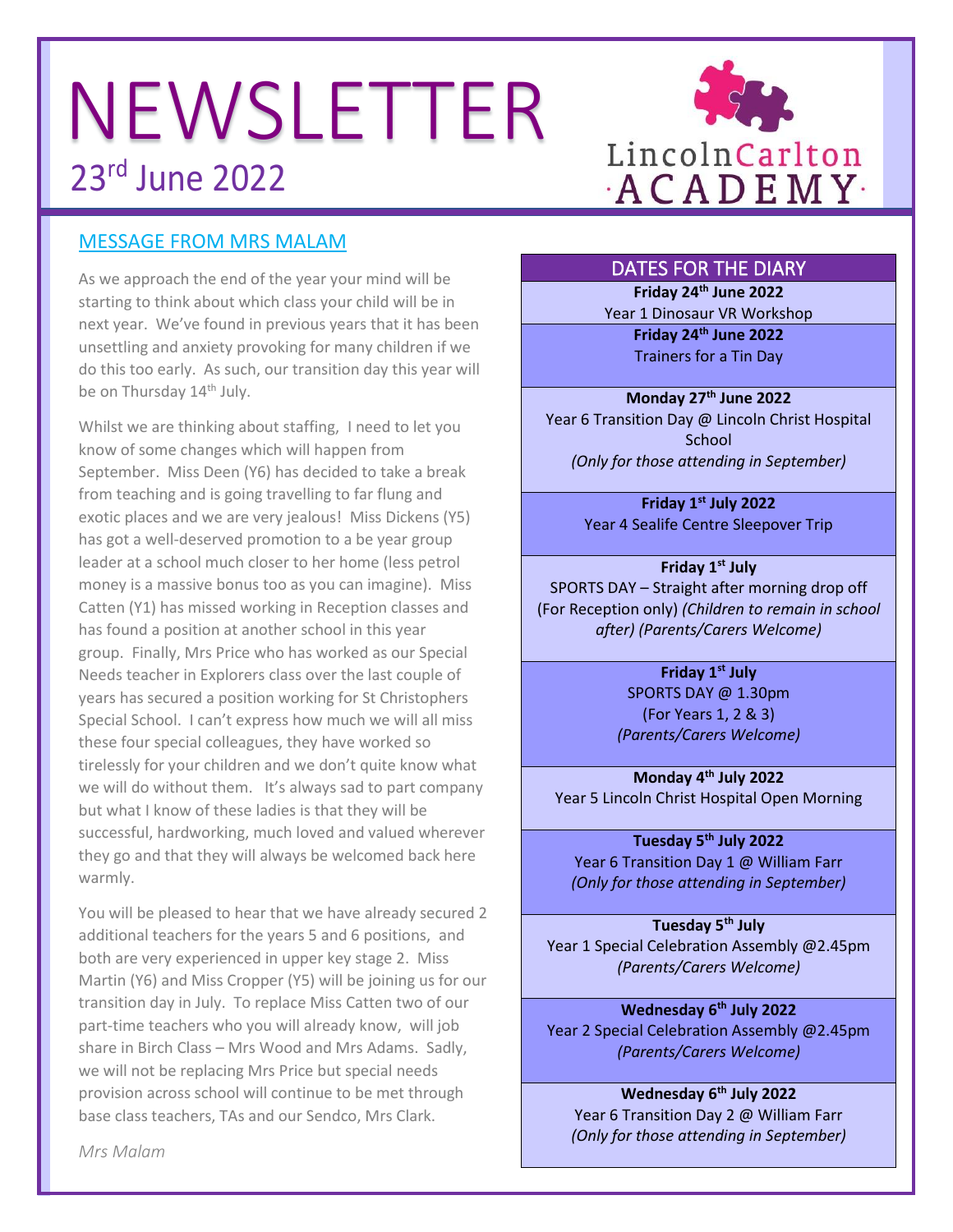#### SPORTS DAY – Please note

Reception children (EYFS) should have finished their sports day for around 10.30am and will need to stay at school for the remainder of the day. However, all other years groups that start at 1.30pm will be able to go home with their grown ups after the sports events have finished.

#### LANCASTER & SPITFIRE CLASS NEWS

Lights... Camera... Action...The fun has begun! In Lancaster and Spitfire we are working hard on the production of Robin and The Sherwood Hoodies and we know the children can't wait to be in the limelight to perform for you all. Bravo!

Over the past couple of weeks, we have had some visits from secondary school staff and know that the children are very much looking forward to their upcoming transition days at secondary.

We're hoping that the children are excited about our many end-of-year celebrations for their last few weeks at LCA. We really are going to miss them!!

*Miss Deen & Mrs Wright* 

# PARENT HUB



As well as sending you class and whole school information, we also use Parent Hub to send you direct messages regarding your child/ren. You can view direct messages by going to:

**Schools >** *child's name* **> View direct messages**

#### DATES FOR THE DIARY …continued…..

**Thursday 7th July 2022** Year 3 Special Celebration Assembly @2.45pm *(Parents/Carers Welcome)*

**Thursday 7th July 2022** Year 6 Transition Day 1 @ Pembroke Academy *(Only for those attending in September)*

> **Friday 8th July 2022** SPORTS DAY @1.30pm (For Years 4,5 & 6) *(Parents/Carers Welcome)*

**Monday 11th July 2022** Year 6 Transition Day @ Queen Elizabeth Grammar *(Only for those attending in September)*

> **Tuesday 12th July 2022** Year 4 Celebration @2.45pm *(Parents/Carers Welcome)*

**Wednesday 13th July 2022** Year 5 Celebration @ 2.45pm *(Parents/Carers Welcome)*

**Wednesday 13th July 2022** Year 6 production – Afternoon Performance @1.30pm Evening Performance @ 6.30pm

**Wednesday 13th July 2022** New Reception Parents meeting @6pm

**Thursday 14th July 2022** New Reception Teddy Bears Picnic @4pm

**Thursday 14th July 2022** Year 6 Production – Evening Performance @ 6pm

> **Friday 15th July 2022** Reception EYFS Celebration @2.45pm *(Parents/Carers Welcome)*

> > **Friday 15th July 2022** Year 6 Leavers Party @6pm